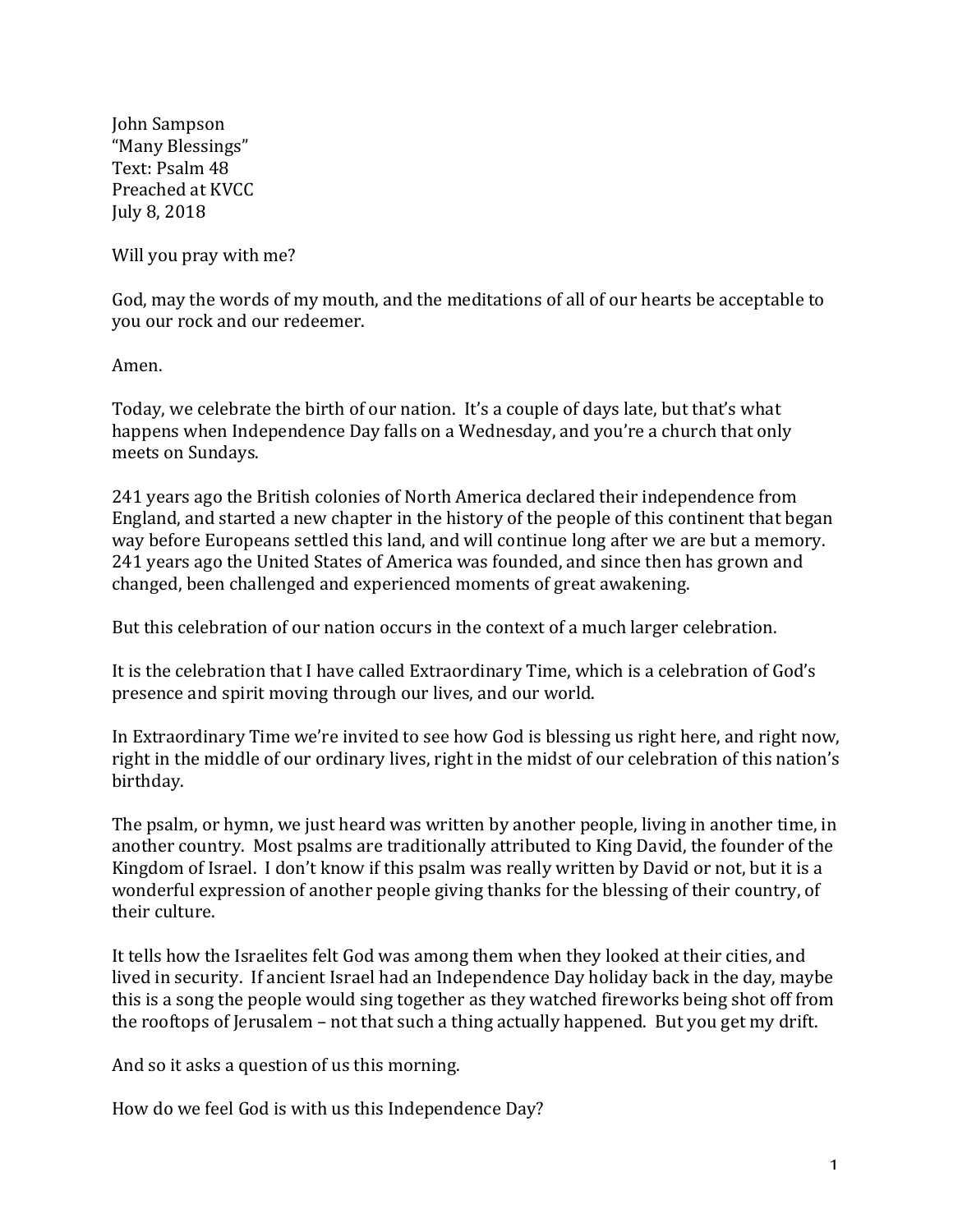When we look out across our nation where do we see the places that God is blessing us, as individuals, and as a people?

Today, on this extraordinary day, as we live in God's love for us, what is the song we want to sing together as we watch fireworks explode in the sky?

When I asked all of you to share with me your suggestions for subjects to preach on this summer, many of you said you wanted me to preach about what is happening in our country.

But the suggestions I received for the most part weren't suggestions of joy, or of thanksgiving.

They were suggestions tinged with concern, and fear, and anxiety for what is happening in our country, and where we are going as a people.

And two weeks ago in my sermon I addressed the outrage many of us were feeling regarding the children who had been separated, and are still separated, from their families as they have come to our borders seeking refuge.

But today is a different day.

Today is the other side of the coin.

We have plenty of time to engage with all of the challenges of country – whether they are current, or the residue of our earlier history.

Outrage and resistance are powerful tools to motivate us to do the work of God in this world.

But we should never forget that joy and thanksgiving and happiness are also just as powerful. These are also sacred emotions, which allow us to give and receive love, from those we know and those who are strangers to us.

And so in our Independence Day celebration here, this morning, I'd like us to put down the concerns we have for our country, just for this one hour. And I'd like us to remember all of the things we love about our nation. I'd like us to see how God is blessing us as we seek and strive to realize a more perfect union together.

So I ask again, when we look out across our nation where do we see the places that God is blessing us, as individuals, and as a people?

I'll share a place I felt deeply blessed recently. It was a place I felt God's presence, not in a literalistic way, but in the way that I knew I was part of something right, and good, and filled with compassion and respect.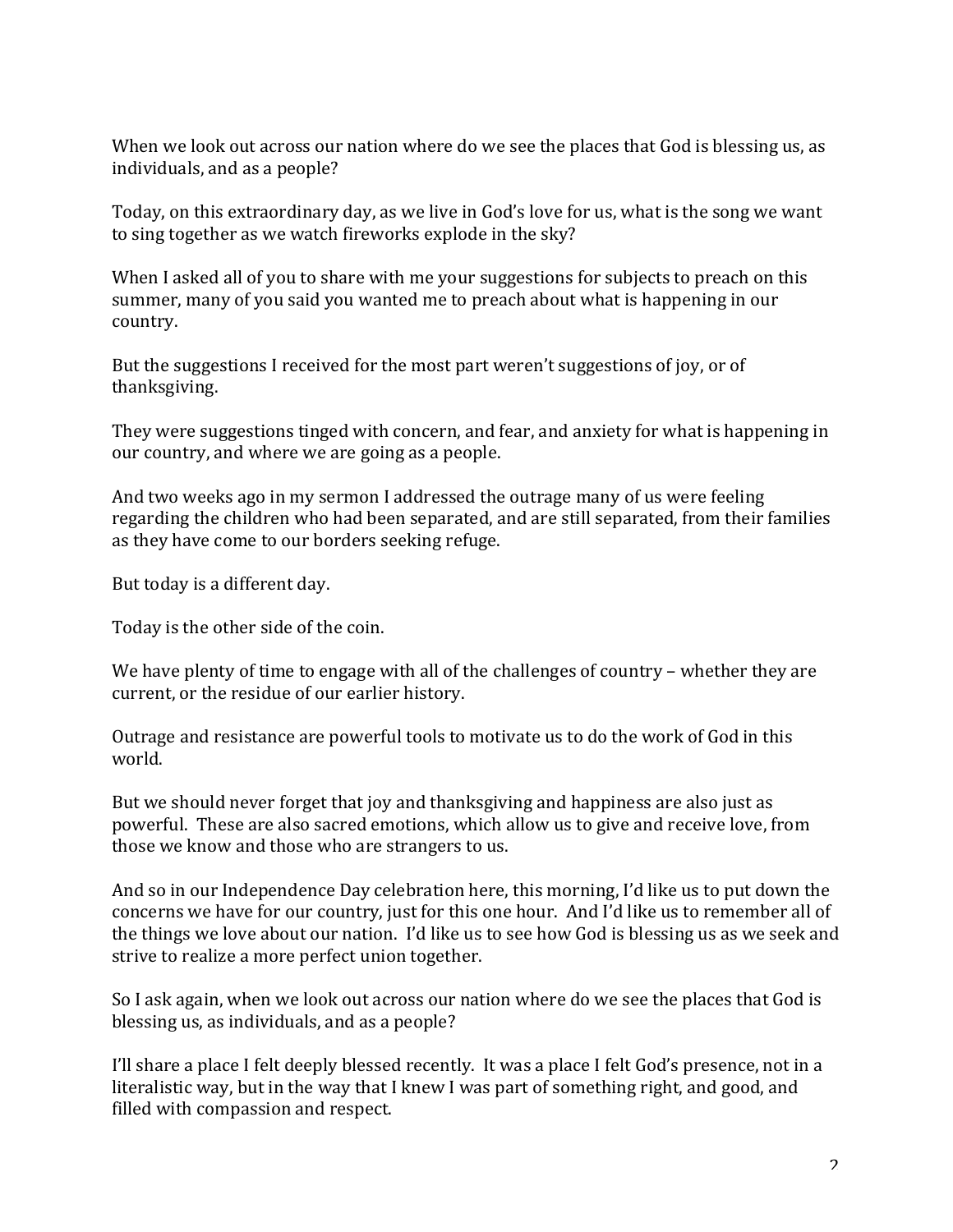I share with you a story of watching World Cup soccer in a Brazilian bar in Williamsburg, Brooklyn. And if God can be found there, she can be found anywhere!

As many of you know I am all about World Cup soccer. I love to watch as many games as I can, follow who's winning and who's going home. I love the drama on and off the pitch. So I went to NYC and met a friend of mine. We have a rule when we watch World Cup games that we have to watch them at a bar that caters towards the nationality of one of the teams playing. So if England and Sweden are playing we would have to see the game at either and English pub, or a Swedish bar. And in NYC you can do that.

So we just finished watching Germany, the team I was rooting for, get beaten by Mexico, which should never have happened, and we hopped in a cab to Williamsburg to see Brazil play Switzerland at a Brazilian place.

When we got there the bar was off the hook. The crowds were literally spilling on to the street, there were lots of expat Brazilians there, but also people from literally all across the world, everyone was drinking caipirhinas, there was a live samba band...and I showed up in my German soccer jersey and my lederhosen, I showed up wearing the jersey of Brazil's archrival in the tournament. I showed up in the jersey of the team that had humiliated Brazil in the last world cup.

And everyone loved it!

I got lots good-natured ribbings, some condolences at Germany's loss, lots of questions about my lederhosen.

And as we settled in to watch the game  $-$  and at this point I was rooting for Brazil just like everyone else there – I looked around and I felt that I was in a place where everything was right.

I looked around and was living the dream of what this country could be, and often is.

I looked around and was living God's dream for what her children could be.

People coming together from all around the world in peace and with good will towards each other.

People sharing their cultures with one another as gifts and as a sign of hospitality to friends and strangers.

People speaking languages from every corner of the world, but also using English not because it was mandated, but because at that time and at that place it was the lingua franca that could bridge all of our linguistic difference.